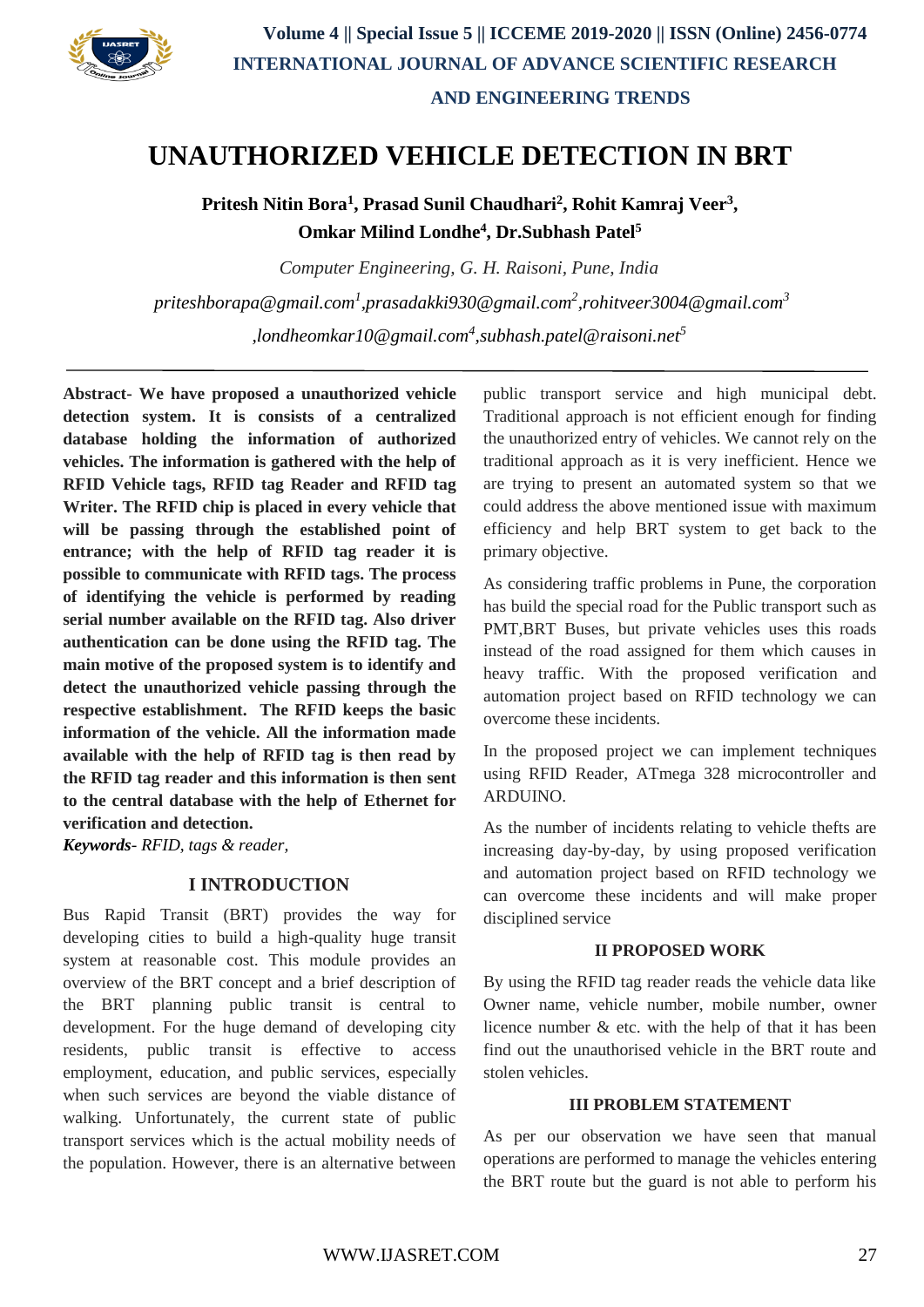

## **Volume 4 || Special Issue 5 || ICCEME 2019-2020 || ISSN (Online) 2456-0774 INTERNATIONAL JOURNAL OF ADVANCE SCIENTIFIC RESEARCH AND ENGINEERING TRENDS**

duty properly. Due to this private vehicles enters the BRT routes that create traffic problems.

We are using RFID system to implement this project.

## **IV. LITERATURE REVIEW**

In India most of metro cities are finding their public transport system inadequate due to the fast improvement in socioeconomic condition in metro cities, which had resulted into increased demand for travel. It has been observed that with increase in the sizes of the city, lengths of average trips would increase naturally. The maximum length of trip in metro cities is higher compared to medium and small cities. It has been observed that the average trip length is 2.4 km with population 5 lakh and it is 10.7 km for cities with population greater than 80 lakh. Due to decrease in the public transport system and a high increase in the private mode such as cars, two wheelers etc. street congestion develops in the metro city.[7]

There are variety of modes of transportation such as cycling, two-wheelers, walking, public transport, cars, auto rickshaws etc. This systems are used for transportation purpose. All over the world the public transit systems are struggling to complete with private transit modes. Many developing countries are facing the same issue. The cars and two wheelers are already dominant modes. Most of the people uses the personalized vehicles they find it the best option for transit. There are public agencies which are operating on public transport systems are often failing to restructure the service types to meet with the changing demand. That is why the public transport are becoming less viable financial, reduced speeds, increase in congestion levels also the transportation becomes a one of the source of rising environmental problems. The agencies that are operating in the public transport often fails to respond to fulfilling the rising demands.

## **V. SYSTEM REQUIREMENTS**

## **I) Software Requirements:-**

- a. ARDUINO IDE
- b. PROTEUS 8.0
- **II) Hardware Requirements:-**
- a. ARDUINO UNO
- b. ATmega 328 microcontroller
- c. RFID Reader (EM 18)
- d. RFID tags
- e. LCD (16 \* 2) display
- f. Buzzer
- g. Power Supply

#### **VI. METHODOLOGY**

This system is consist of BRT office with a personal computer connected to the receiver and the corresponding software that will run the "unauthorized vehicle Detection". When a vehicle enters the BRT route , the RFID reader fitted on either side of the road the RFID in vehicle ,check whether it is authorized or not and it will send the signal to the Admin control unit if the vehicle is unauthorized.[4][5]



**Figure 1. System Architecture**

The RFID can have details like vehicle number, the name of the vehicle owner and their specified RFID number, Mobile number. If RFID detects vehicle as unauthorized, it will send SMS to the owner of the vehicle with fine charged for entering into BRT lane. Simultaneously gives input to the Buzzer and LCD to display message for Unauthorized Vehicle Found.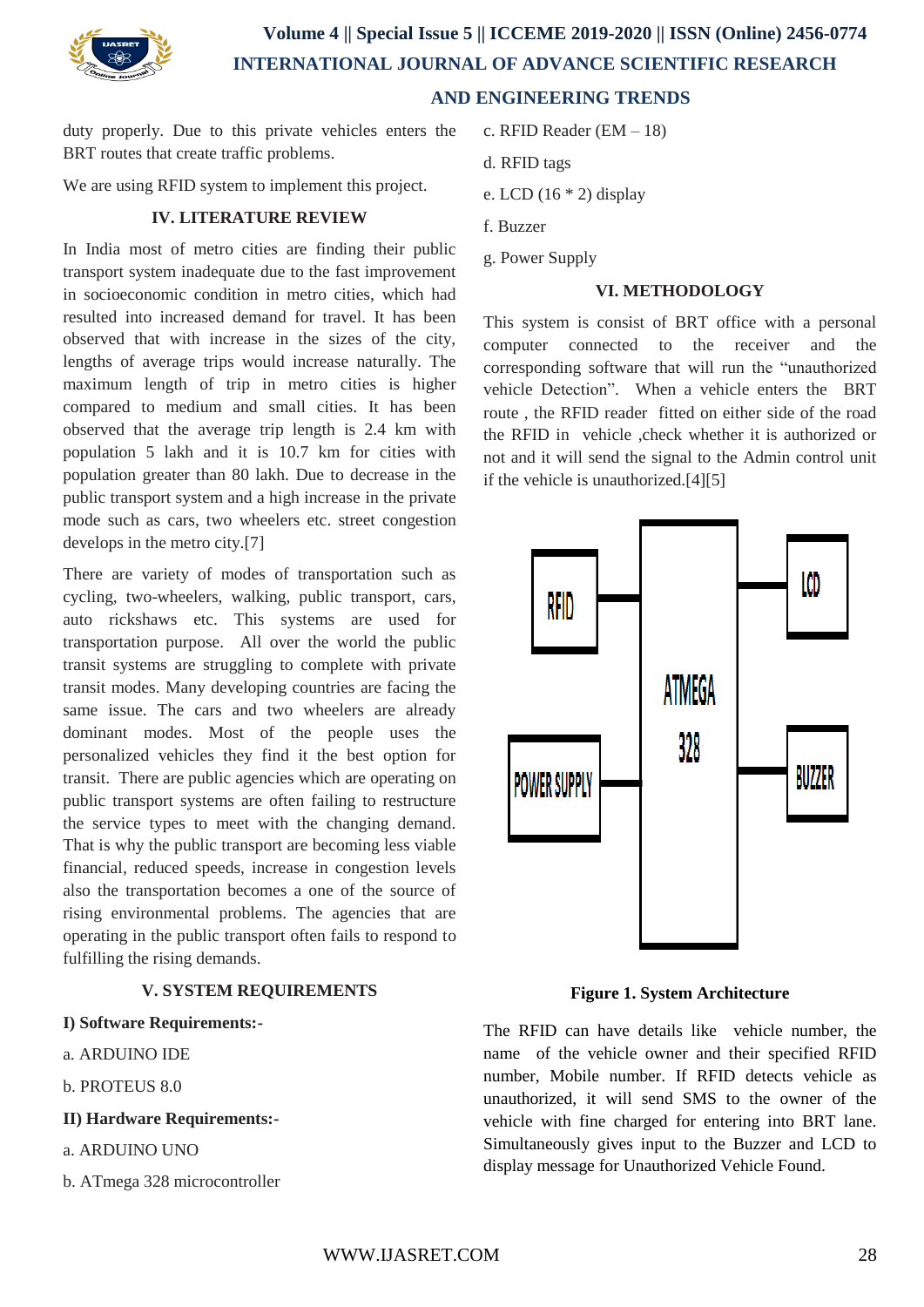

 **Volume 4 || Special Issue 5 || ICCEME 2019-2020 || ISSN (Online) 2456-0774 INTERNATIONAL JOURNAL OF ADVANCE SCIENTIFIC RESEARCH** 



#### **VII FLOW CHART**

#### **VIII FUTURE SCOPE**

 Implementing RFID technique in toll booth system: Etoll collection system. This will allow the vehicle drivers to pass through the toll booths without stopping at the corresponding toll booths for verification and payment. The fixed toll amount can be easily deducted from the RFID card of that corresponding driver or the vehicle owner.

## **IX CONCLUSION**

 In Proposed system will be developed in order to track and report the unauthorized entries into the BRT. The system will successfully detect all the unauthorized vehicles and to take proper action. The system will further capture images and send those captured pictures to the respective authority for further legal actions.

## **AND ENGINEERING TRENDS**

#### **REFERENCES**

[1] X. Cui, J. Gao and Y. Y. Wang, "Research of Bus Rapid Transportation based on 'Public transportation first'", International Conference on Future Information Technology and Management Engineering, vol. 1, pp. 174-177, 2010.

[2] A. E. Diez, A. Bohorquez, E. Velandia, L. F. Roa and M. Restrepo, "Modem trolleybuses on Bus Rapid Transit: Key for electrification of public transportation", IEEE ANDESCON, pp. 1-7, 2010

[3] J. An, J. Teng and L. Y. Meng, "A BRT Network Route Design Model", 11th IEEE International Conference on Intelligent Transportation Systems, pp.734-741, 2008

[4] Y Luo., Y. Yao and H. H. Gao, "The Design of the BRT Signal Priority Control at the Intersection". International Conference on Intelligent Computation Technology and Automation, vol. 1, pp. 507-511, 2008

[5] Kurt Konolige, Joseph Augenbraun, Nick Donaldson, Charles Fiebig and Pankaj Shah. A Low-Cost Laser Distance Sensor IEEE International Conference on Robotics and automation, Pasadena, CA, USA, May, 2018.

[6] Hidalgo-Guerrero D (2008) "Bus Rapid Transit Around the World" International Seminar-cum-Workshop on "BRT Systems in India and Abroad" 24 to 26 September 2018, Visakhapatnam, India

[7] Hook W (2005) "Institutional and Regulatory Options for Bus Rapid Transit in Developing Countries: Lessons from International Experience Transportation Research Record 2014, 184-191

[8] W. L. Huang, S. M. Tang, Z. J. Li, F. H. Zhu and Y. F. Ai, "A Hierarchical Bus Rapid Transit System Based on Wireless Sensor Networks", 11th International IEEE Conference on Intelligent Transportation Systems, pp. 1027-1031, 2008

[9] C. H. Zhou and Z. G. Gao., "A Real-Time Information System for BRT Based on GPS/Signpost Compound Navigation Technology", International Conference on Logistics Engineering and Intelligent Transportation Systems, pp. 1-4, 2010

[10] P. K. Mzee and Y. Chen, "Implementation of Bus Rapid Transit System as an Alternative for Public